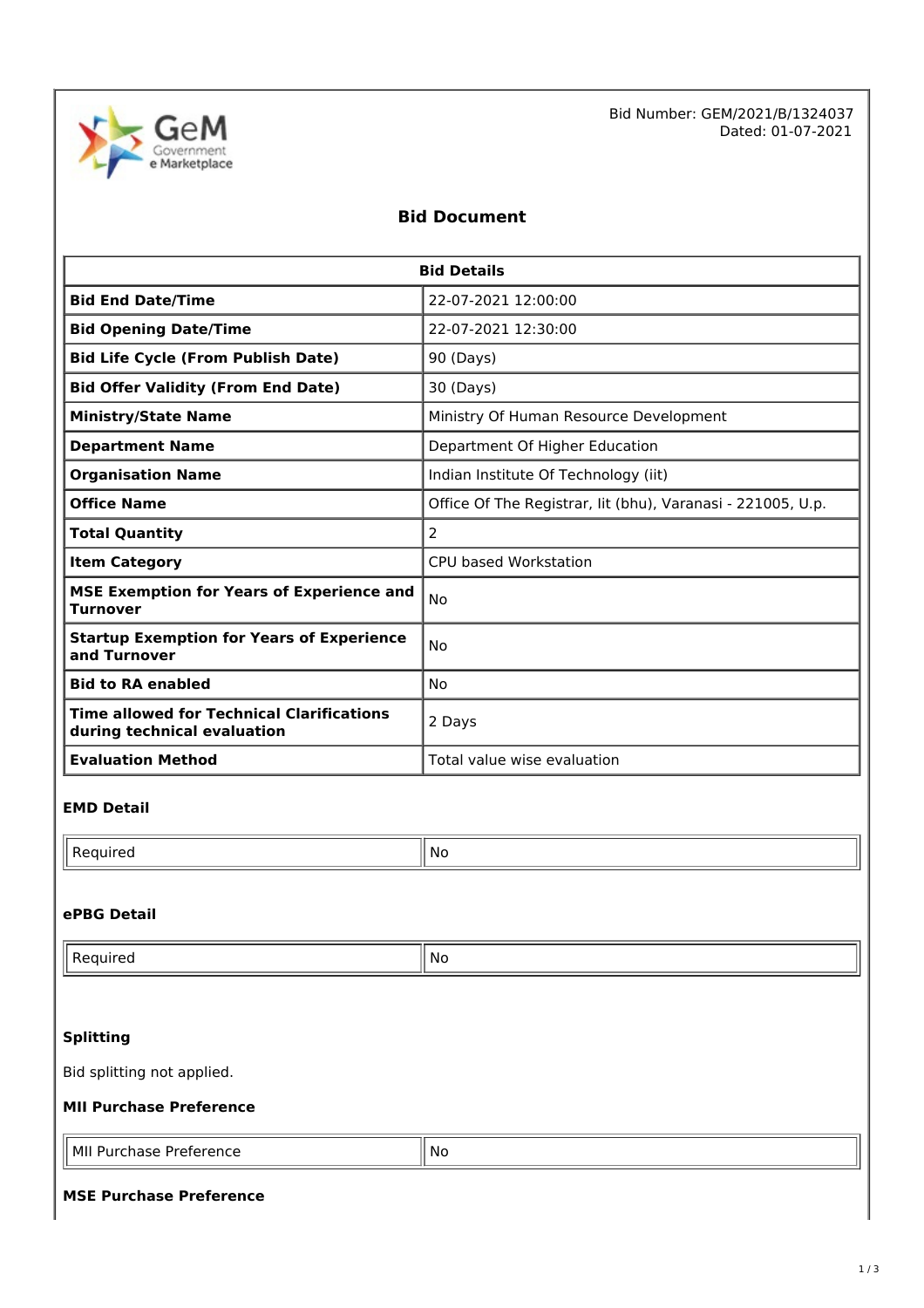| ີ | <b>MSE Pu</b><br>- - - -<br>rieieience<br>ulludoc | $V_{\Omega}$ |
|---|---------------------------------------------------|--------------|
|---|---------------------------------------------------|--------------|

1. Purchase preference to Micro and Small Enterprises (MSEs): Purchase preference will be given to MSEs as defined in Public Procurement Policy for Micro and Small Enterprises (MSEs) Order, 2012 dated 23.03.2012 issued by Ministry of Micro, Small and Medium Enterprises and its subsequent Orders/Notifications issued by concerned Ministry. If the bidder wants to avail the Purchase preference, the bidder must be the manufacturer of the offered product in case of bid for supply of goods. Traders are excluded from the purview of Public Procurement Policy for Micro and Small Enterprises. In respect of bid for Services, the bidder must be the Service provider of the offered Service. Relevant documentary evidence in this regard shall be uploaded along with the bid in respect of the offered product or service. If L-1 is not an MSE and MSE Seller (s) has/have quoted price within L-1+ 15% (Selected by Buyer)of margin of purchase preference /price band defined in relevant policy, such Seller shall be given opportunity to match L-1 price and contract will be awarded for 25%(selected by Buyer) percentage of total QUANTITY.

# **CPU Based Workstation ( 2 pieces )**

| м.<br>$\sim$ $\sim$ |  |
|---------------------|--|

## **Technical Specifications**

Buyer Specification Document | [Download](https://mkp.gem.gov.in/catalog_data/catalog_support_document/buyer_documents/411982/54/78/703/CatalogAttrs/SpecificationDocument/2021/7/1/cpu-based-workstationds_2021-07-01-11-32-02_de96734eb4487bf59a5b5e0e50a6e9f6.pdf)

## **Consignees/Reporting Officer and Quantity**

| S.No. | <b>Consignee/Reporti</b><br>ng Officer | <b>Address</b>                                                                                                                                             | Quantity | <b>Delivery Days</b> |
|-------|----------------------------------------|------------------------------------------------------------------------------------------------------------------------------------------------------------|----------|----------------------|
|       | Vijay Laxmi Yadav                      | 221005, DEPARTMENT OF<br>CHEMICAL ENGINEERING<br>INDIAN INSTITUTE OF<br><b>TECHNOLOGY (BANARAS</b><br>HINDU UNIVERSITY) VARANASI<br>- 221005 UTTAR PRADESH |          | 15                   |

# **Buyer Added Bid Specific Additional Terms and Conditions**

- 1. Warranty period of the supplied products shall be as given in specifications from the date of final acceptance of goods or after completion of installation, commissioning & testing of goods (if included in the scope of supply), at consignee location. OEM Warranty certificates must be submitted by Successful Bidder at the time of delivery of Goods. The seller should guarantee the rectification of goods in case of any break down during the guarantee period. Seller should have well established Installation, Commissioning, Training, Troubleshooting and Maintenance Service group in INDIA for attending the after sales service. Details of Service Centres near consignee destinations are to be uploaded along with the bid.
- 2. Scope of supply (Bid price to include all cost components) : Only supply of Goods

# **Disclaimer**